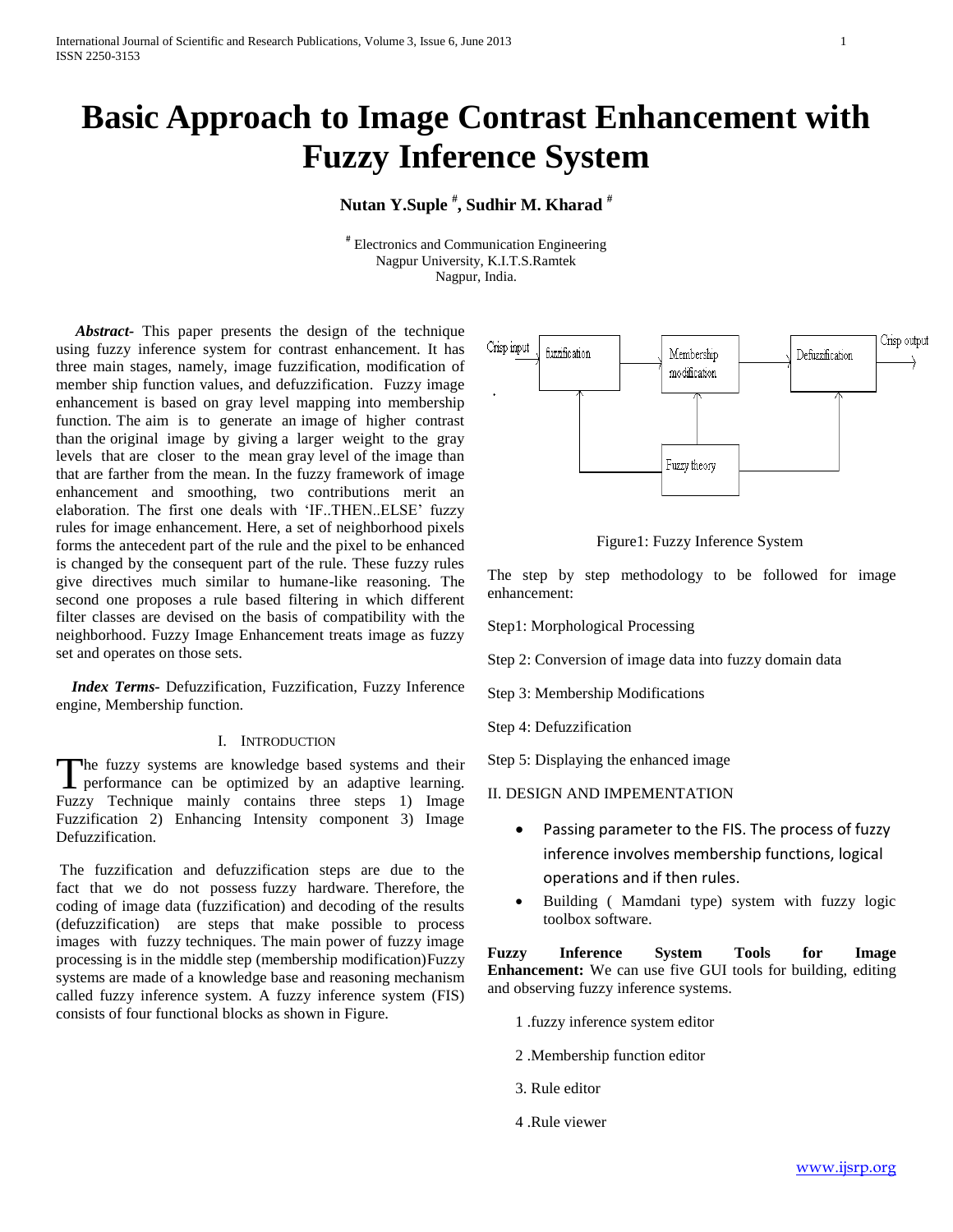International Journal of Scientific and Research Publications, Volume 3, Issue 6, June 2013 2 ISSN 2250-3153

- 5. Surface viewer
- 1. Fuzzy Inference System Editor

| graylevelinage                               |            | n<br>(interidani)        |                  | erhancedinage |
|----------------------------------------------|------------|--------------------------|------------------|---------------|
| FIS Name:                                    | <b>DUT</b> |                          | FIS Type:        | manufaci      |
| And method.                                  | min        | ≂                        | Current Variable |               |
| Or nethod                                    | max        | $\overline{\phantom{0}}$ | Name             |               |
| Implication                                  | min        | $\overline{\phantom{0}}$ | Type             |               |
| Aggregation                                  | max.       | $\overline{\phantom{0}}$ | Ratge            |               |
| Defuzzitication                              | centroid   | ≂                        | Help.            | Close         |
| System 'Yxd': 1 input, 1 output, and 3 rules |            |                          |                  |               |

Figure 2.1: FIS editor window

- The FIS editor displays the general information about a fuzzy inference system.
- In the diagram shows the names of each input variable on the left,and those of each output variable on the right.
- Input variable is Gray Level Image and output variable is Enhanced Image.

## 2 .The membership function editor





Figure 2.2: Input membership function editor window

Figure 2.3: output membership function editor window

- The membership function editor is the tool that lets you display and edits all of the membership functions associated with all of the input and output variables for the entire fuzzy inference system.
- Input Membership functions are DARK, BETWEEN DARK AND BRIGHT, BRIGHT.
- Output Membership functions are DARKER, IMPROVE BRIGHTNESS, BRIGHTER.

## 3. The Rule Editor

| Rule Editor: nut<br>File Edit View Options                                                                                                                                                                                                  | $\square$ n $\times$                                                                                               |
|---------------------------------------------------------------------------------------------------------------------------------------------------------------------------------------------------------------------------------------------|--------------------------------------------------------------------------------------------------------------------|
| 1. If (graylevelmage is DARK) then (enhancedinage is DARKER) (1).<br>2. If (grayfevelinege is BETWEENDARKANDERIGHT) then (enhancedinage is IMPROVEDRIGHTNESS) (1)<br>3. If (graylevelinage is BRIGHT) then (enhancedimical is BRIGHTER) (1) | $\hat{\phantom{a}}$                                                                                                |
|                                                                                                                                                                                                                                             |                                                                                                                    |
|                                                                                                                                                                                                                                             |                                                                                                                    |
|                                                                                                                                                                                                                                             |                                                                                                                    |
| ×                                                                                                                                                                                                                                           | Then                                                                                                               |
| grayfevolmage is                                                                                                                                                                                                                            | enhancedanage is                                                                                                   |
| <b>DARK</b><br><b>DETWEENDARKANDERIGHT</b><br><b>BRIGHT</b><br>none                                                                                                                                                                         | 12555313<br>$\hat{\phantom{a}}$<br><b>IMPROVED/RGHTNESS</b><br><b>BRIGHTER</b><br>none<br>$\overline{\phantom{a}}$ |
| $\Box$ not                                                                                                                                                                                                                                  | $\Box$ not                                                                                                         |
|                                                                                                                                                                                                                                             |                                                                                                                    |
| Connection<br>Weight                                                                                                                                                                                                                        |                                                                                                                    |
| $\odot$ or                                                                                                                                                                                                                                  |                                                                                                                    |
| Oand<br>$\mathbf{I}$<br>Delete rule<br>Add rule<br>Change rule                                                                                                                                                                              | $\sim$<br>$\sim$                                                                                                   |
| FIS Name: nut<br>Holo                                                                                                                                                                                                                       | Close                                                                                                              |
| <b>TA</b> Fuzzy, 2010.pdf - Ad.,<br>the fuzzy project2.pdf (S<br><b>B</b> start<br><b>R</b> Microsoft PowerPoint.<br><sup>2</sup> fuzzy plots - Mcrosof.<br>A 4 MATLAB                                                                      | $  0.02$ 10:51 PM                                                                                                  |

Figure 2.4: Rule editor window

- The Rule Editor allows us to construct the rule statements automatically by selecting one item in each input variable box, one item in each output box and one connection item.
- Here the Fuzzy Rules are:

If gray level image is (one input membership function) then enhanced image is(one output membership function).

| Rule Viewer: nut<br>File Edit View Options |         |                     |                     |          |                     | $\Box$ a $\times$ |
|--------------------------------------------|---------|---------------------|---------------------|----------|---------------------|-------------------|
| ٠                                          |         | graylevelinage = 25 |                     |          | erivancedimage = 25 |                   |
| $\overline{z}$                             |         |                     |                     |          |                     |                   |
| $\overline{a}$                             | $\circ$ | $\overline{60}$     |                     |          |                     |                   |
|                                            |         |                     |                     | $\Omega$ |                     | $\vec{v}$         |
|                                            |         |                     |                     |          |                     |                   |
| <b>Input:</b><br>25                        |         |                     | Plot points:<br>101 | Move:    | loft.<br>right      | down<br>up.       |
|                                            |         |                     |                     |          |                     |                   |

Figure 2.5: Rule viewer window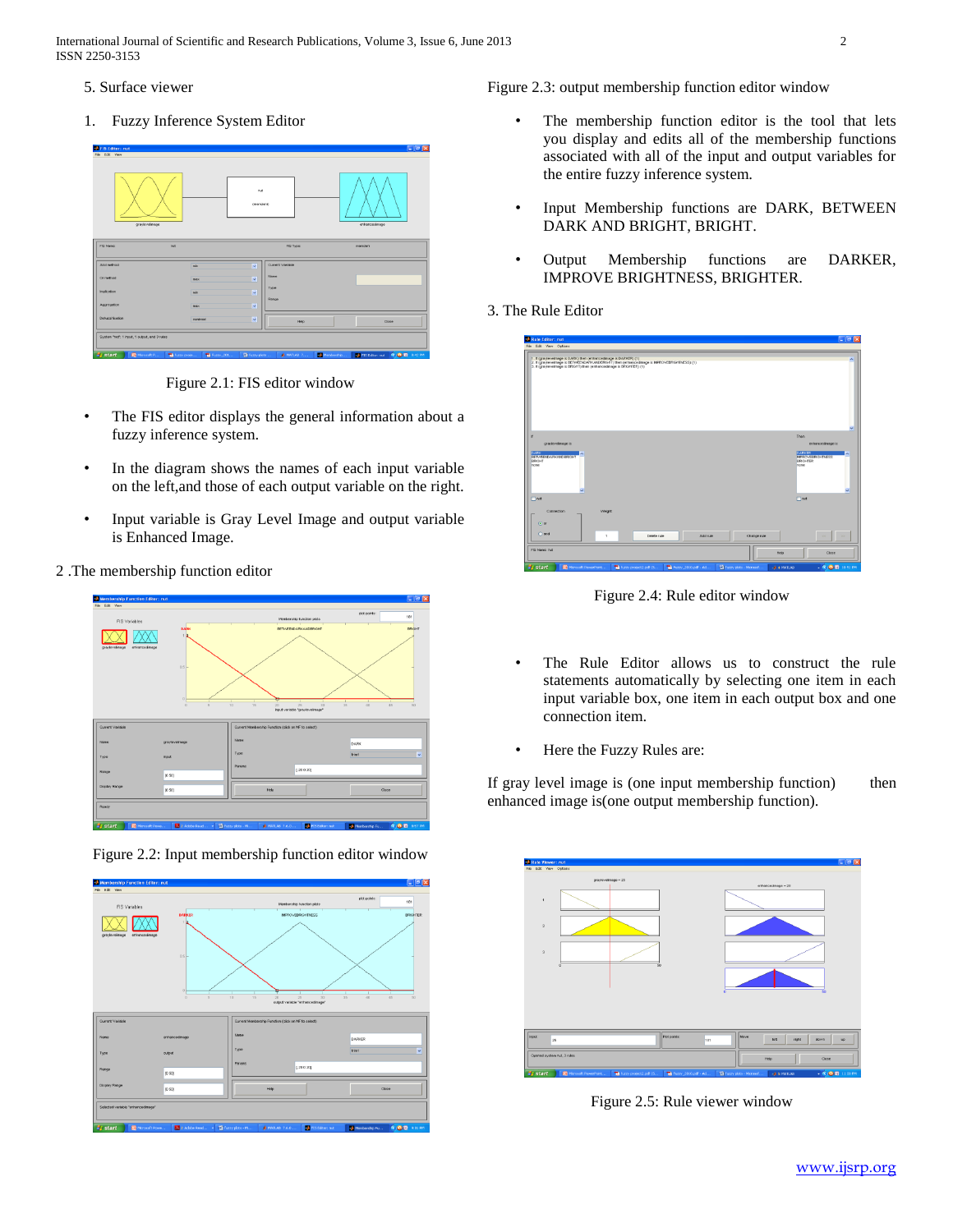International Journal of Scientific and Research Publications, Volume 3, Issue 6, June 2013 3 ISSN 2250-3153

The Rule viewer displays a road map of the whole fuzzy inference system.

#### 5. The Surface Viewer



Figure 2.6: Surface viewer window

The Surface Viewer presents a two dimensional curve that represent the mapping from gray level image to enhanced image.

III. ALGORlTHM

- 1. Convert the image data into fuzzy domain data
- 2. Membership modification
- 3. Defuzzification
- 1. Pseudo code to convert image data into fuzzy domain data :

For  $X=0$ : M

For Y=0: N

If gray value between zero and min

Then f data=0;

Else if gray value between min and mid

Then f data=  $(1/(mid-min)*min+1/(mid-min))*data;$ 

If gray value between mid and max

Then f data =  $(1 / (max - mid)*mid + 1 / (max - mid))*data;$ 

If gray level between max and 255

Then f data=1;

2. Membership Modification :

For  $X=0$ : M

For  $Y=0$ : N

A) If gray value between zero and min

Then f data=0;

B) If gray value between min and mid

- i) If f data between 0 and 0.5
- Then f data= $2*(f \text{ data})$  ^2

ii) Else if f data between 0.5 and 1

Then f data=1-2 $*(1-f \text{ data})$  ^2

C) If gray value between mid and max

i) If f data between 0 and 0.5

Then f data= $2*(f \text{ data})$  ^2

ii) Else if f data between 0.5 and 1

Then f data=1-2\*(1-f data)  $\wedge$  2

iii) If gray value between max and 255

Then f data=1

3. Defuzzification :

For  $X=0$  M

For  $Y=0$ : N

A) If gray value between zero and min

Then enhanced data=gray value

B) If gray value between min and mid

Then enhanced data=  $(mid-min)*f$  data +min

If gray value between mid and max

Then enhanced data= (max-mid)\*f data +mid

## IV. CONCLUSION

The proposed technique use fuzzy if-then rules are a sophisticated bridge between human knowledge on the one side and the numerical framework of the computers on the other side, simple and easy to understand .The proposed technique is able to overcome the drawbacks of spatial domain methods like thrsholding and frequency domain methods like Gaussian low pass filters.

### REFERENCES

**[1].** A New Method of Image Enhancement in Spatial Domain Using Histogram Equalization, Smoothing and Fuzzy Technique, A.Suneetha, Dr.A.Sri Krishna, International Journal of